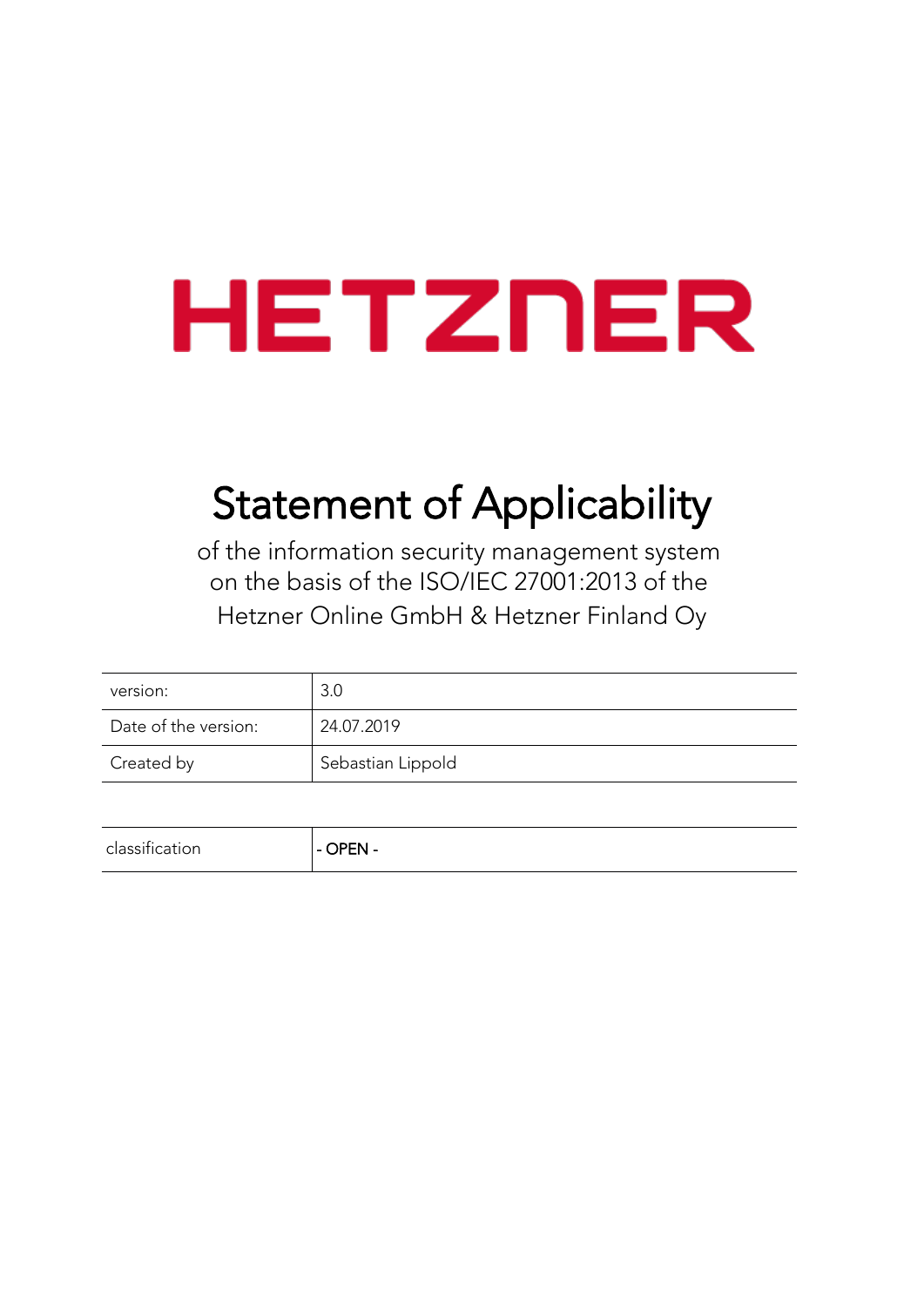# 1. Document Control

# 1.1. Handling Note

| Document Manager:          | CISO                                 |            |
|----------------------------|--------------------------------------|------------|
| business area / department | all                                  |            |
| document classification:   | $-$ OPEN $-$                         | Date       |
| Document created by:       | Sebastian Lippold                    | 08.07.2019 |
| Document released by:      | Management Board Hetzner Online GmbH | 24.07.2019 |
|                            | Management Board Hetzner Finland Oy  | 23.07.2019 |
| <b>Recipients:</b>         | All employees                        |            |

# 1.2. Modification History

| Date           | Vers. | created by        | Description of the modification                                           |
|----------------|-------|-------------------|---------------------------------------------------------------------------|
| 22.08.2016     | 2.2   | Sebastian Lippold | Publishing SoA<br>٠                                                       |
| 12.07.2017     | 2.2   | Sebastian Lippold | Review SoA - no modifications<br>٠                                        |
| 18.07.2018     | 2.2   | Sebastian Lippold | Review SoA - no modifications<br>٠                                        |
| 08.07.2019     | 3.0   | Sebastian Lippold | Hetzner Finland Oy included; annual review of SoA<br>٠                    |
| 23./24.07.2019 | 3.0   | Sebastian Lippold | Approval by the management of Hetzner Online GmbH &<br>Hetzner Finland Oy |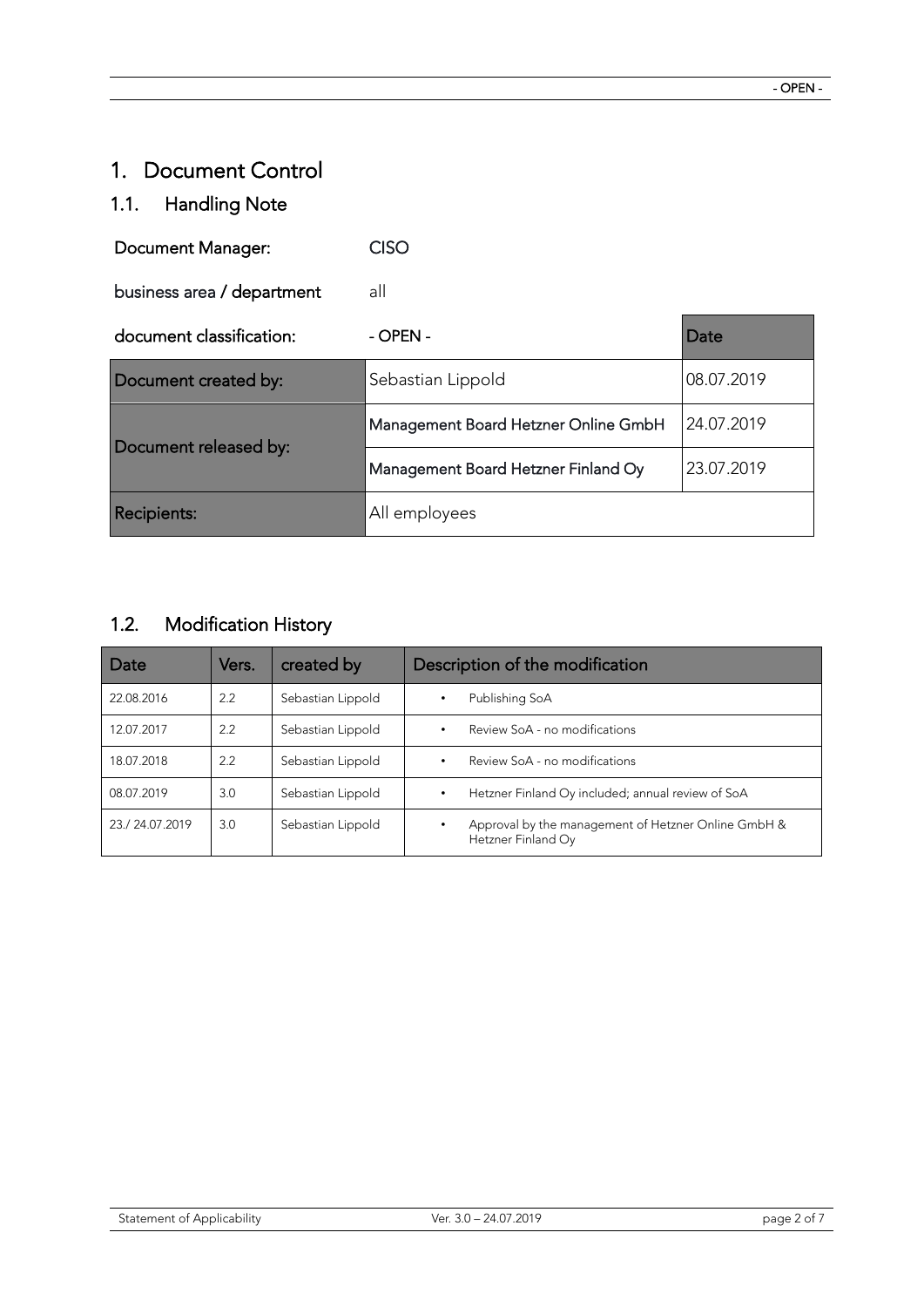#### A.5 **Information security policies** A.5.1 Management direction for information security A.5.1.1 Policies for information security A.5.1.1 Policies for information security A.5.1.2 Review of the policies for information security **A.5.1.2** A.5.1.2

# A.6 **Organization of information security**

| A.6.1   | Internal organization                           |            |
|---------|-------------------------------------------------|------------|
| A.6.1.1 | Information security roles and responsibilities | YES        |
| A.6.1.2 | Segregation of duties                           | <b>YES</b> |
| A.6.1.3 | Contact with authorities                        | <b>YES</b> |
| A.6.1.4 | Contact with special interest groups            | <b>YES</b> |
| A.6.1.5 | Information security in project management      | <b>YES</b> |

#### A.6.2 Mobile devices and teleworking

| $\Delta \Lambda$ | DOIICV<br>ANIAN |  |
|------------------|-----------------|--|
| $\Delta \Lambda$ |                 |  |

#### A.7 Human resource security

| A.7.1   | Prior to employment                |  |
|---------|------------------------------------|--|
| A.7.1.1 | Screening                          |  |
| A.7.1.2 | Terms and conditions of employment |  |

#### A.7.2 During employment

| A.7.2.1 | Management responsibilities                            |     |
|---------|--------------------------------------------------------|-----|
| A.7.2.2 | Information security awareness, education and training |     |
| A.7.2.3 | Disciplinary process                                   | YES |

#### A.7.3 Termination and change of employment

| A.7.3.1 | Termination or change of employment responsibilities |  |
|---------|------------------------------------------------------|--|

| A.8 | <b>Asset Management</b> |
|-----|-------------------------|
|     |                         |

#### A8.1 Responsibility for assets

| A.8.1.1 | Inventory of assets      |            |
|---------|--------------------------|------------|
| A.8.1.2 | Ownership of assets      | <b>YFS</b> |
| A.8.1.3 | Acceptable use of assets | YFS        |
| A.8.1.4 | Return of assets         |            |

#### A.8.2 Information classification

| A.8.2.1 | Classification of information |  |
|---------|-------------------------------|--|
| A.8.2.2 | Labelling of information      |  |
| A.8.2.3 | Handling of assets            |  |

| <b>Statement of Applicability</b> |  |
|-----------------------------------|--|
|-----------------------------------|--|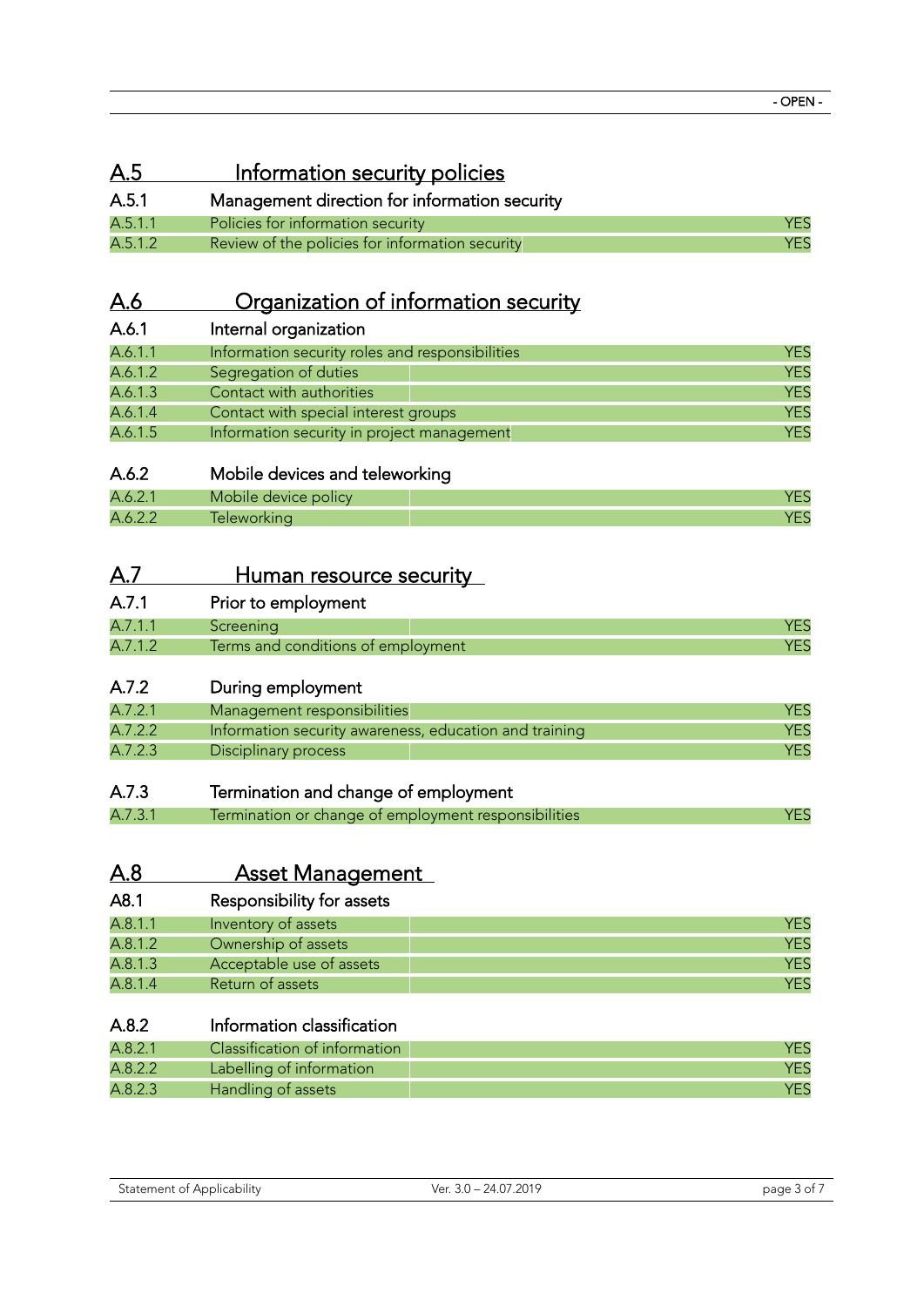| A.8.3      | Media handling                                           |            |
|------------|----------------------------------------------------------|------------|
| A.8.3.1    | Management of removable media                            | <b>YES</b> |
| A.8.3.2    | Disposal of media                                        | <b>YES</b> |
| A.8.3.3    | Physical media transfer                                  | <b>YES</b> |
| <u>A.9</u> | <b>Access control</b>                                    |            |
| A.9.1      | Access control policy                                    |            |
| A.9.1.1    | Access control policy                                    | <b>YES</b> |
| A.9.1.2    | Access to networks and network services                  | <b>YES</b> |
| A.9.2      | User access management                                   |            |
| A.9.2.1    | User registration and de-registration                    | <b>YES</b> |
| A.9.2.2    | User access provisioning                                 | <b>YES</b> |
| A.9.2.3    | Management of privileged access rights                   | <b>YES</b> |
| A.9.2.4    | Management of secret authentication information of users | <b>YES</b> |
| A.9.2.5    | Review of user access rights                             | <b>YES</b> |
| A.9.2.6    | Removal or adjustment of access rights                   | <b>YES</b> |
| A.9.3      | User responsibilities                                    |            |
| A.9.3.1    | Use of secret authentication information                 | <b>YES</b> |
| A.9.4      | System and application access control                    |            |
| A.9.4.1    | Information access restriction                           | <b>YES</b> |
| A.9.4.2    | Secure log-on procedures                                 | <b>YES</b> |
| A.9.4.3    | Password management system                               | <b>YES</b> |
| A.9.4.4    | Use of privileged utility programs                       | <b>YES</b> |

A.9.4.5 Access control to program source code A.9.4.5 Access control to program source code

# A.10 Cryptography

| A.10.1   | Cryptographic controls                      |  |
|----------|---------------------------------------------|--|
| A.10.1.1 | Policy on the use of cryptographic controls |  |
| A.10.1.2 | Key management                              |  |

# A.11 Physical and environmental security

| A.11.1   | Secure areas                                          |            |
|----------|-------------------------------------------------------|------------|
| A.11.1.1 | Physical security perimeter                           | <b>YES</b> |
| A.11.1.2 | Physical entry controls                               | <b>YES</b> |
| A.11.1.3 | Securing offices, rooms and facilities                | <b>YES</b> |
| A.11.1.4 | Protecting against external and environmental threats | <b>YES</b> |
| A.11.1.5 | Working in secure areas                               | <b>YES</b> |
| A.11.1.6 | Delivery and loading areas                            | <b>YES</b> |

# A.11.2 Equipment

| A.11.2.1 | Equipment siting and protection |  |
|----------|---------------------------------|--|
| A.11.2.2 | Supporting utilities            |  |
| A.11.2.3 | Cabling security                |  |

| Statement of Applicability | 24.07.2019<br>Ver. 3.0 · | nage 4 |
|----------------------------|--------------------------|--------|
|                            |                          |        |

- OPEN -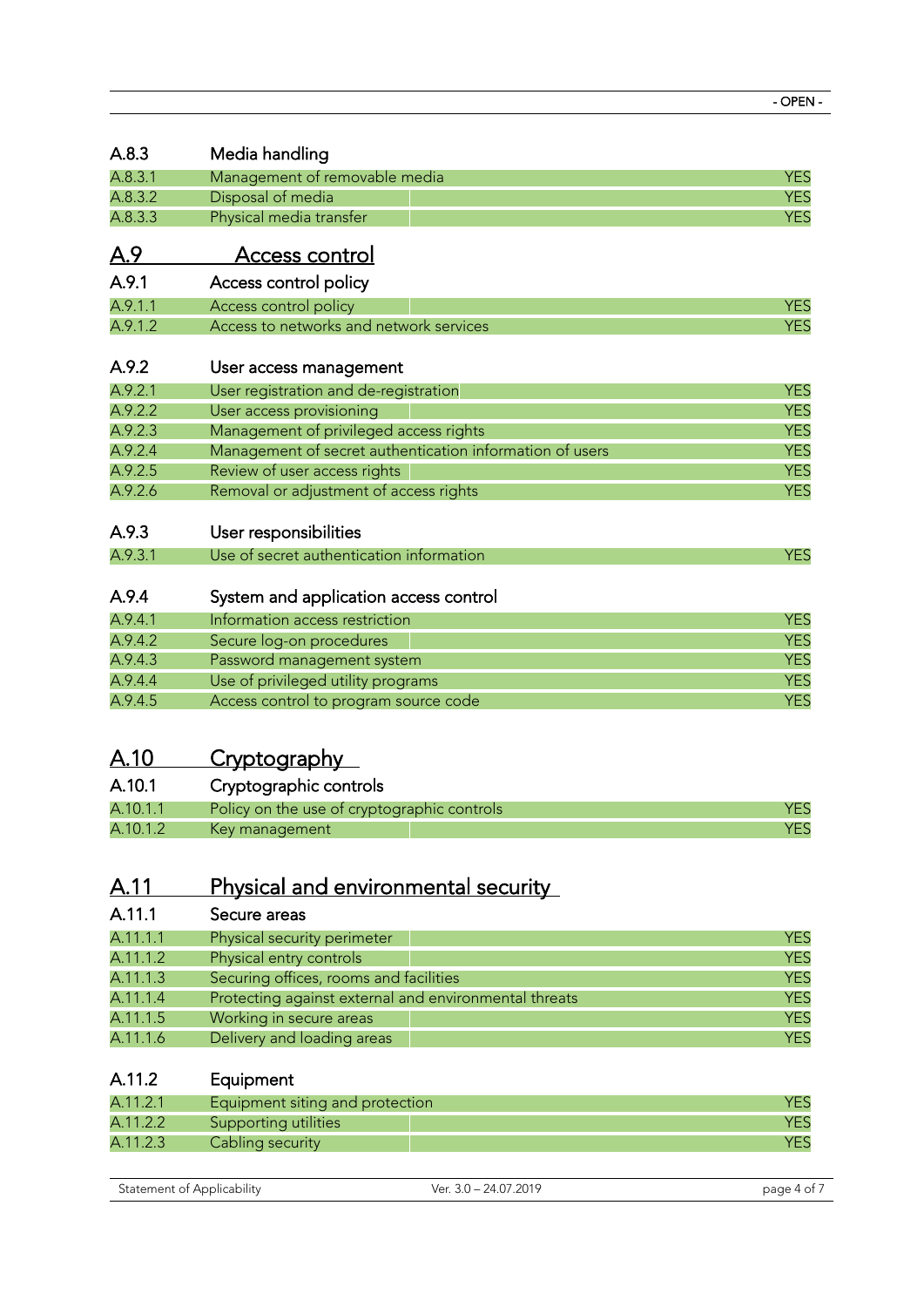| I |  |
|---|--|
|---|--|

| A.11.2.4    | Equipment maintenance                                           | <b>YES</b>  |
|-------------|-----------------------------------------------------------------|-------------|
| A.11.2.5    | Removal of assets                                               | <b>YES</b>  |
| A.11.2.6    | Security of equipment and assets off-premises                   | <b>YES</b>  |
| A.11.2.7    | Secure disposal or re-use of equipment                          | <b>YES</b>  |
| A.11.2.8    | Unattended user equipment                                       | <b>YES</b>  |
| A.11.2.9    | Clear desk and clear screen policy                              | <b>YES</b>  |
|             |                                                                 |             |
| <u>A.12</u> | <b>Operational Security</b>                                     |             |
| A.12.1      | Operational procedures and responsibilities                     |             |
| A.12.1.1    | Documented operating procedures                                 | <b>YES</b>  |
| A.12.1.2    | Change management                                               | <b>YES</b>  |
| A.12.1.3    | Capacity management                                             | <b>YES</b>  |
| A.12.1.4    | Separation of development, testing and operational environments | <b>YES</b>  |
| A.12.2      | Protection from malware                                         |             |
| A.12.2.1    | Controls against malware                                        | <b>YES</b>  |
|             |                                                                 |             |
| A.12.3      | <b>Backup</b>                                                   |             |
| A.12.3.1    | Information backup                                              | <b>YES</b>  |
|             |                                                                 |             |
| A.12.4      | Logging and monitoring                                          |             |
| A.12.4.1    | Event logging                                                   | <b>YES</b>  |
| A.12.4.2    | Protection of log information                                   | <b>YES</b>  |
| A.12.4.3    | Administrator and operator logs                                 | <b>YES</b>  |
| A.12.4.4    | Clock synchronisation                                           | <b>YES</b>  |
|             |                                                                 |             |
| A.12.5      | Control of operational software                                 |             |
| A.12.5.1    | Installation of software on operational systems                 | <b>YES</b>  |
| A.12.6      | Technical vulnerability management                              |             |
| A.12.6.1    | Management of technical vulnerabilities                         | <b>YES</b>  |
| A.12.6.2    | Restrictions on software installation                           | <b>YES</b>  |
|             |                                                                 |             |
| A.12.7      | Information systems audit considerations                        |             |
| A.12.7.1    | Information systems audit controls                              | <b>YES</b>  |
|             |                                                                 |             |
| A.13        | <u>Communications security</u>                                  |             |
| A.13.1      | Network security management                                     |             |
| A.13.1.1    | Network controls                                                | <b>YES</b>  |
| A.13.1.2    | Security of network services                                    | <b>YES</b>  |
| A.13.1.3    | Segregation in networks                                         | <b>YES</b>  |
|             |                                                                 |             |
| A.13.2      | Information transfers                                           |             |
| A.13.2.1    | Information transfer policies and procedures                    | <b>YES</b>  |
| A.13.2.2    | Agreements on information transfer                              | <b>YES</b>  |
| A.13.2.3    | Electronic messaging                                            | <b>YES</b>  |
| A.13.2.4    | Confidentiality or non-disclosure agreements                    | <b>YES</b>  |
|             | Statement of Applicability<br>Ver. 3.0 - 24.07.2019             | page 5 of 7 |
|             |                                                                 |             |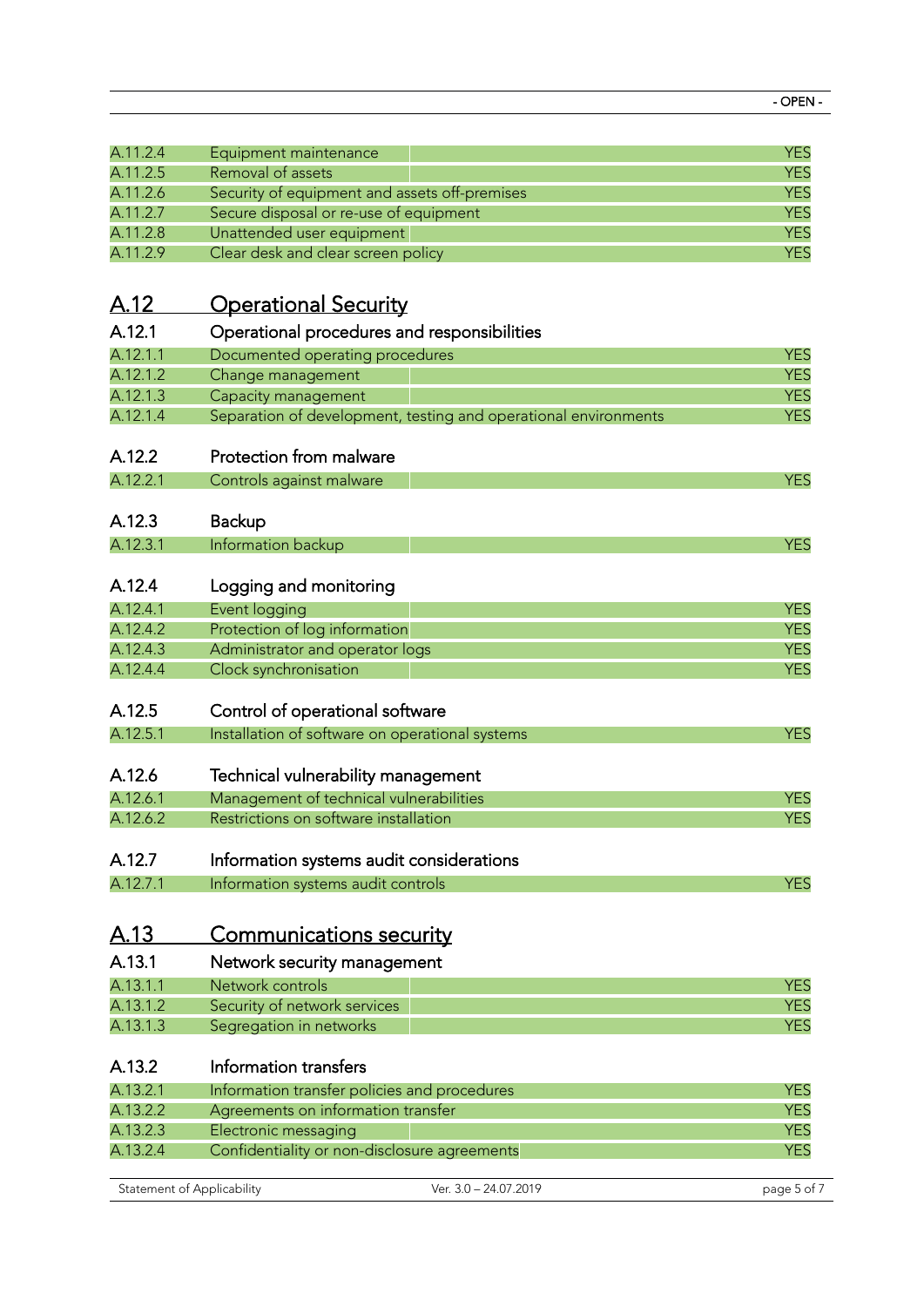## A.14 System acquisition, development and maintenance

| A.14.1   | Security requirements of information systems                 |            |
|----------|--------------------------------------------------------------|------------|
| A.14.1.1 | Information security requirements analysis and specification | YES        |
| A.14.1.2 | Securing application services on public networks             | <b>YES</b> |
| A.14.1.3 | Protecting application services transactions                 | YES        |

#### A.14.2 Security in development and support processes

| A.14.2.1 | Secure development policy                                         | <b>YES</b> |
|----------|-------------------------------------------------------------------|------------|
| A.14.2.2 | System change control procedures                                  | <b>YES</b> |
| A.14.2.3 | Technical review of applications after operating platform changes | <b>YES</b> |
| A.14.2.4 | Restrictions on changes to software packages                      | <b>YES</b> |
| A.14.2.5 | Secure system engineering principles                              | <b>YES</b> |
| A.14.2.6 | Secure development environment                                    | <b>YES</b> |
| A.14.2.7 | Outsourced development                                            | <b>YES</b> |
| A.14.2.8 | System security testing                                           | <b>YES</b> |
| A.14.2.9 | System acceptance testing                                         | <b>YES</b> |

#### A.14.3 Test data

| A.14.3. | Protection of test data | v |
|---------|-------------------------|---|

# A.15 Supplier Relationship

| A.15.1   | Information security in supplier relationships         |     |
|----------|--------------------------------------------------------|-----|
| A.15.1.1 | Information security policy for supplier relationships | YES |

| A. IJ. I. I | importuation security policy for supplier relationships | د ⊐ ا      |
|-------------|---------------------------------------------------------|------------|
| A.15.1.2    | Addressing security within supplier agreements          | <b>YES</b> |
| A.15.1.3    | Information and communication technology supply chain   | <b>YES</b> |

#### A.15.2 Supplier service delivery management

| A.15.2.1 | Monitoring and review of supplier services |  |
|----------|--------------------------------------------|--|
| A.15.2.2 | Managing changes to supplier services      |  |

### A.16 Information security incident management

#### A.16.1 Management of information security incidents and improvements

| A.16.1.1 | Responsibilities and procedures                           | <b>YES</b> |
|----------|-----------------------------------------------------------|------------|
| A.16.1.2 | Reporting information security events                     | <b>YES</b> |
| A.16.1.3 | Reporting information security weaknesses                 | <b>YES</b> |
| A.16.1.4 | Assessment of and decision on information security events | <b>YES</b> |
| A.16.1.5 | Response to information security incidents                | <b>YES</b> |
| A.16.1.6 | Learning from information security incidents              | <b>YES</b> |
| A.16.1.7 | Collection of evidence                                    | <b>YES</b> |

# A.17 Information security aspects of business continuity

#### management

| A.17.1   | Information security continuity              |     |
|----------|----------------------------------------------|-----|
| A.17.1.1 | Planning information security continuity     | YES |
| A.17.1.2 | Implementing information security continuity | YES |